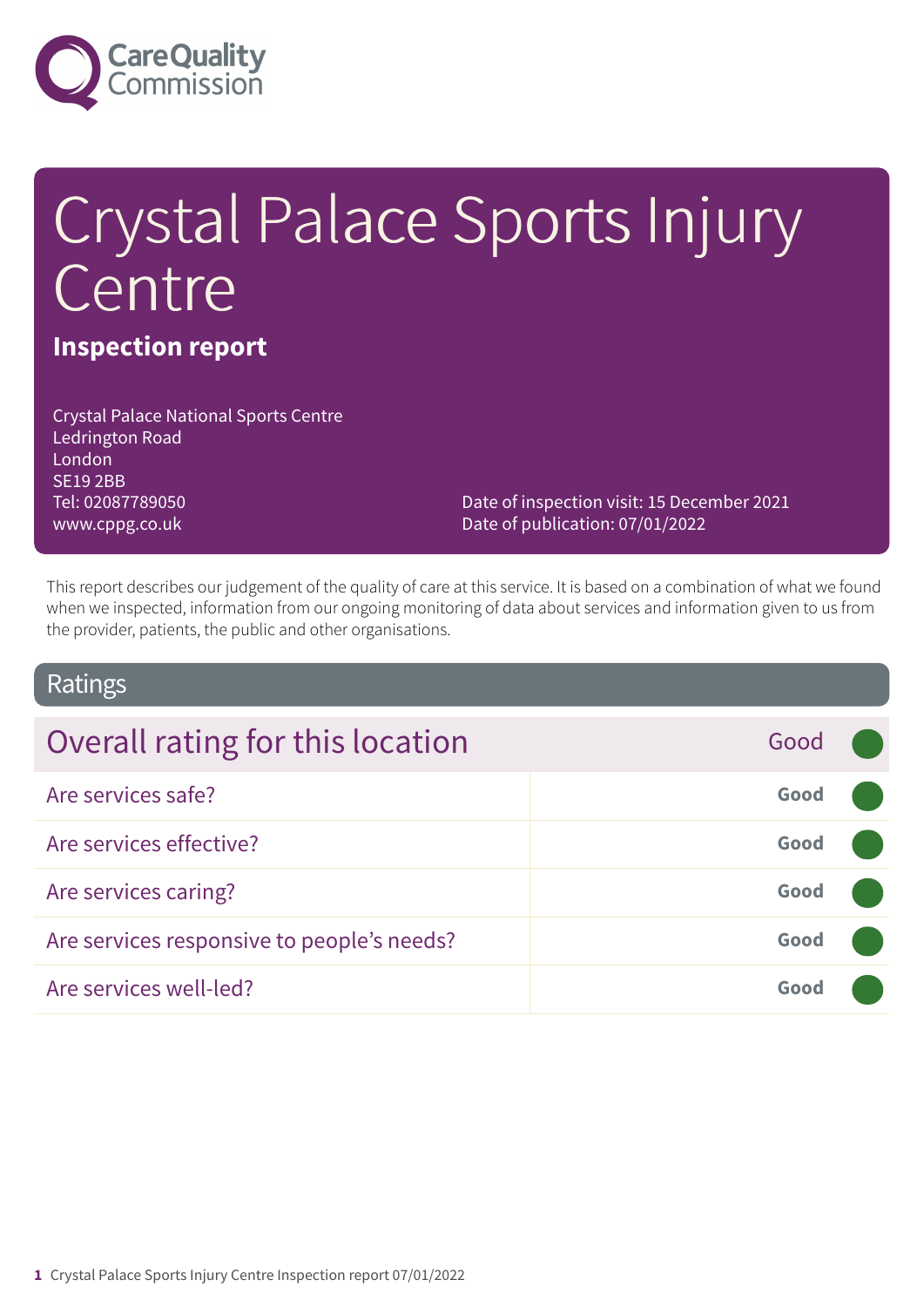# Overall summary

#### **This service is rated as Good overall.**

The key questions are rated as:

Are services safe? – Good

Are services effective? – Good

Are services caring? – Good

Are services responsive? – Good

Are services well-led? – Good

We carried out an announced comprehensive inspection at Crystal Palace Sports Injury Centre on 15 December 2021 as part of our inspection programme.

This service is registered with CQC under the Health and Social Care Act 2008 in respect of some, but not all, of the services it provides. There are some exemptions from regulation by COC which relate to particular types of regulated activities and services and these are set out in and of The Health and Social Care Act 2008 (Regulated Activities) Regulations 2014. Crystal Palace Sports Injury Centre is part of a chain of physiotherapy clinics situated within London.

Vita Health Solutions Limited is part of Vita Health Group which comprises of three areas of provision in the NHS, corporate and private markets specialising in the treatment of musculoskeletal and mental health conditions.

The clinic provides a Sport and Exercise Medicine (SEM) consultant led care with the support of Advanced Practice Physiotherapists (APP) and provides immediate treatment of pain and sports injury through lifestyle changes and preventative exercise for complete physical and mental well-being. The clinic provides the services including physiotherapy, shockwave therapy, massage, acupuncture, pilates, fitness classes, assessment and treatment for dizziness, balance and vestibular disorders.

The National Clinical Lead for the service is the Registered Manager. A Registered Manager is a person who is registered with the Care Quality Commission to manage the service. Like registered providers, they are 'registered persons'. Registered persons have legal responsibility for meeting the requirements in the Health and Social Care Act 2008 and associated Regulations about how the service is run.

#### **Our key findings were:**

- Staff had been trained with the skills and knowledge to deliver safe care and treatment. Clinical staff were aware of current evidence-based guidance.
- Information about the range of services and fees were available. Complaints information was displayed in the clinics and available on their website; however, there was no complaints leaflet for patients.
- The service conducted quality improvement activity to improve patient outcomes.
- There was a system in place to receive safety alerts issued by government departments such as the Medicines and Healthcare products Regulatory Agency (MHRA).
- Patient feedback was important to the service and was used to improve the services provided.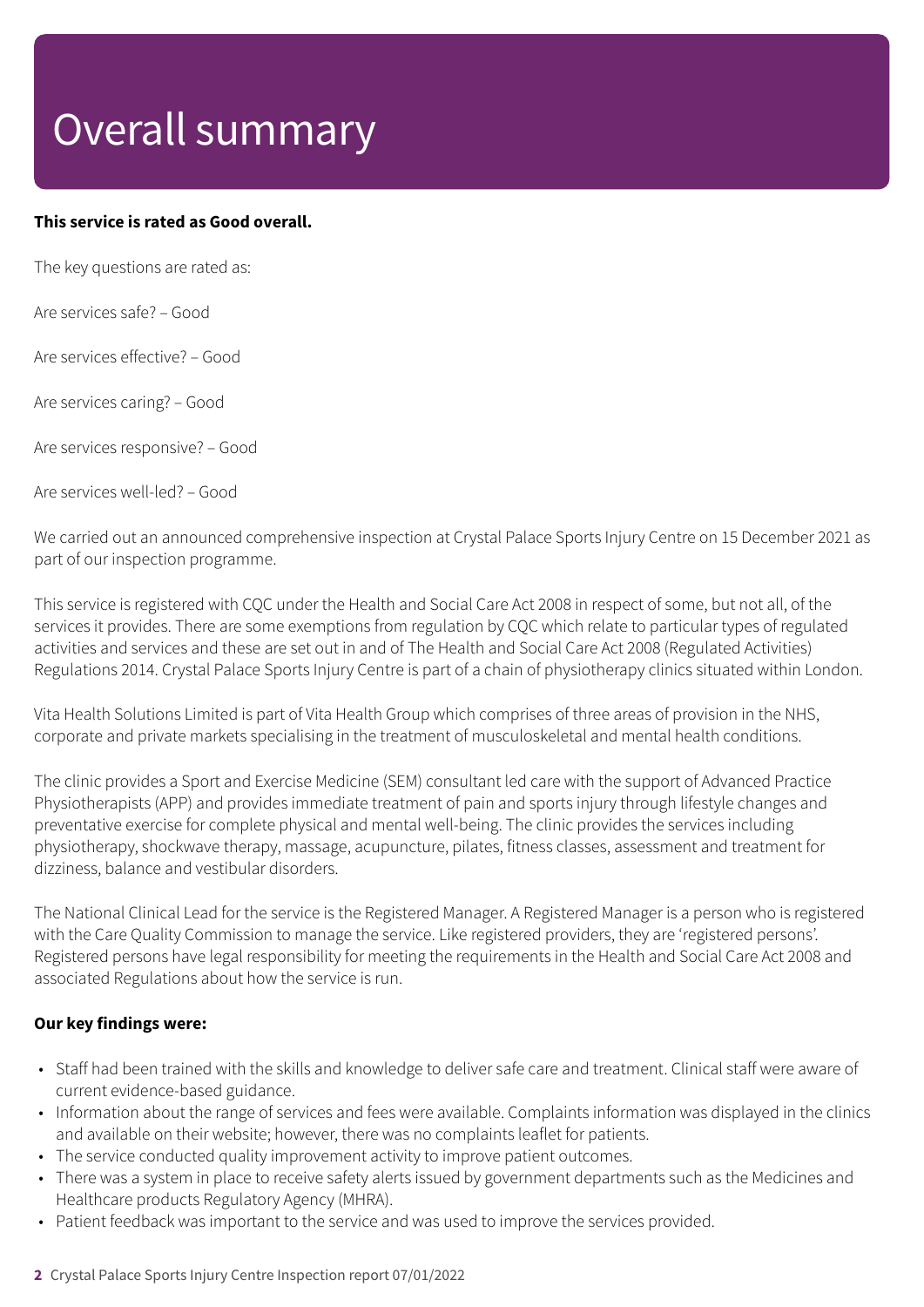# Overall summary

- Clinical information with other relevant healthcare providers was shared in a timely manner (subject to patient consent).
- Staff told us that they were happy to work for the service.
- The service had an administrative governance structure in place, which was adhered to through a range of policies and procedures which were regularly reviewed.
- There was a clear vision and strategy, along with a strong governance framework in place which included all key policies and guidance.

The areas where the provider **should** make improvements are:

• Consider audits of consultations of Sports and Exercise Medicine consultants.

#### **Dr Rosie Benneyworth BM BS BMedSci MRCGP**

Chief Inspector of Primary Medical Services and Integrated Care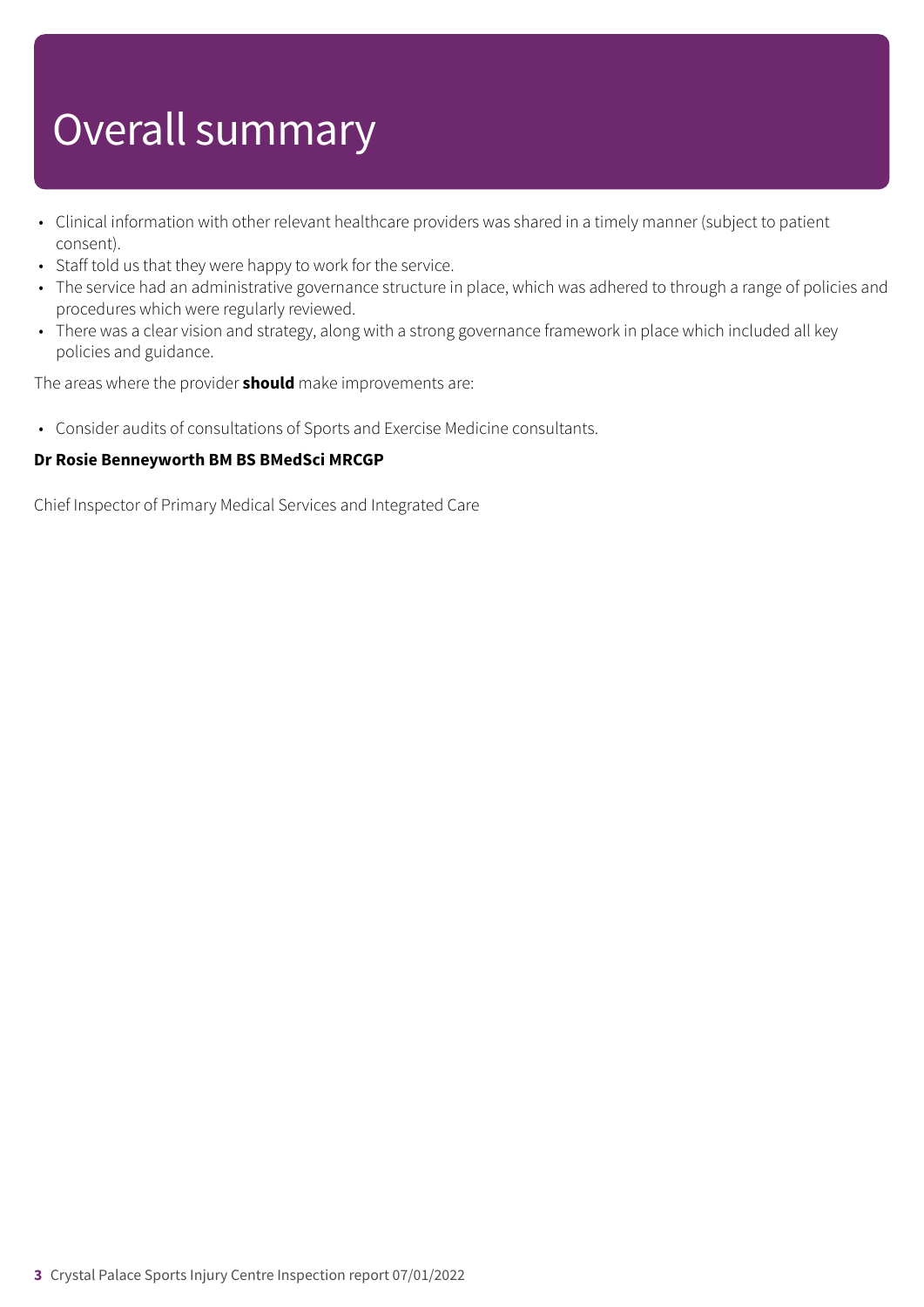Our inspection team was led by a CQC lead inspector**.**

### Background to Crystal Palace Sports Injury Centre

Crystal Palace Sports Injury Centre has been operating since July 2017 from its registered premises at Crystal Palace National Sports Centre, Ledrington Road, London SE19 2BB. It is registered by the Care Quality Commission to provide the regulated activities diagnostic and screening procedures and treatment of disease, disorder or injury. The clinic occupies the ground and first floor and is accessible at street level. The clinic has consultation rooms, treatment rooms, a patient waiting area, a gym, changing facilities and staffing areas.

The clinic provides pre-bookable appointments for adults and children (over the age of 16) for sports related concerns, injuries and advice. Initial consultation physiotherapy appointments are 45 minutes, follow up appointments are 30 minutes and appointments with the sports and exercise medicine consultant are 30 minutes.

Following an initial triage, patients would either be treated by a rehabilitation therapist, physiotherapist or an Advanced Practice Physiotherapist (APP). The APPs refer complex patients who require a second opinion or a specialised procedure to the Sports and Exercise Medicine Consultant who does a review, treatment or an onward referral.

Patients seen at the service are either private patients or patients commissioned by the National Health Service.

The service is available Monday-Thursday 8am to 8pm and Friday 8am to 4pm.

#### **How we inspected this service**

During our inspection we:

• Spoke with the National Clinical Lead, the reception manager and a receptionist remotely through video conferencing.

During our site visit we:

- Spoke with staff (the Sports and Exercise Medicine Consultant, the National Clinical Lead, Musculoskeletal Clinical Lead and Head of Governance).
- Reviewed personnel files, service policies and procedures and other records concerned with running the service.

To get to the heart of patients' experiences of care and treatment, we always ask the following five questions:

- Is it safe?
- Is it effective?
- Is it caring?
- Is it responsive to people's needs?
- Is it well-led?

These questions therefore formed the framework for the areas we looked at during the inspection.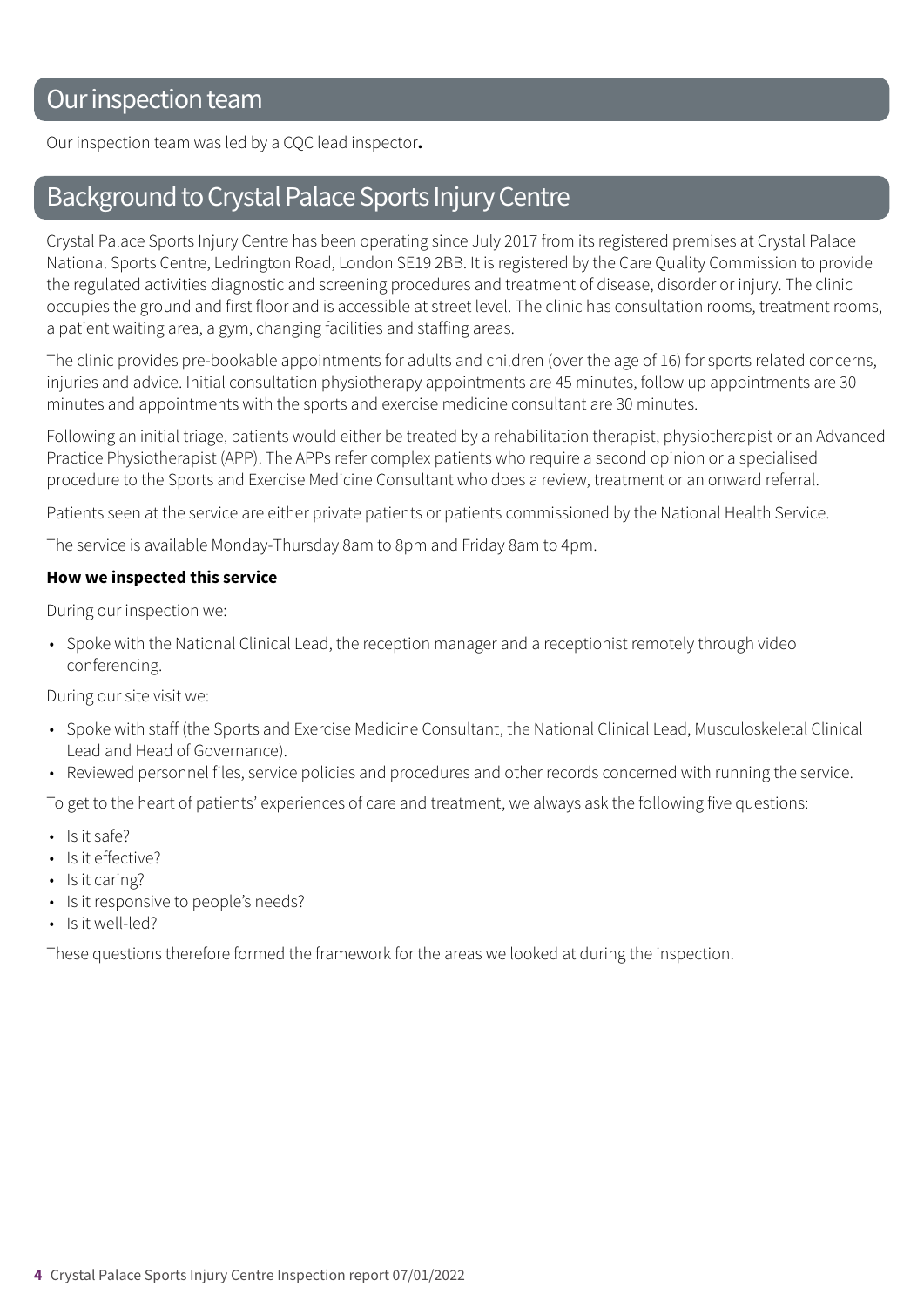#### **We rated safe as Good because:**

The provider had systems and procedures which ensured that users of the service and information relating to service users were kept safe. Information needed to plan and deliver care was available to staff in a timely and accessible way. In addition, there were arrangements in place for the management of infection prevention and control and reliable systems in place for *appropriate and safe handling of medicines.*

#### **Safety systems and processes**

- The service had clear systems to keep people safe and safeguarded from abuse.
- The service conducted risk assessments. It had a number of safety policies which were regularly reviewed. These policies were accessible to all staff.
- The service had systems to safeguard vulnerable adults and children from abuse. The National Clinical Lead was the designated safeguarding lead for the service. The provider had safeguarding policies and protocols; however, the local and organisational lead names for safeguarding and contact details for the local safeguarding team were not included in the safeguarding policies. During the inspection the provider informed us that local and organisational lead names were available on service intranet and that staff had to raise safeguarding concerns to their local leads who would complete a safeguarding form and send it to the organisational safeguarding leads for investigation and action; staff we spoke to during the inspection confirmed this process and were able to give us an example of a safeguarding concern that was investigated and acted on. The provider informed us that they had monthly safeguarding leads meetings where they discussed cases across the organisation.
- The provider sent a quarterly safeguarding bulletin to all members of staff within the organisation. The bulletin included monthly themes such as domestic abuse, prevent and financial abuse and also included an introduction to the safeguarding leads within the organisation.
- All staff understood their responsibilities and had received safeguarding training relevant to their role; non-clinical staff were trained to safeguarding children and vulnerable adults level two; clinical staff were trained to safeguarding children and vulnerable adults level three; safeguarding leads were trained to safeguarding children and vulnerable adults level four.
- The service only saw patients over the age of sixteen.
- The service worked with other agencies to support patients and protect them from neglect and abuse. Staff took steps to protect patients from abuse, neglect, harassment, discrimination and breaches of their dignity and respect.
- The provider had recruitment procedures to ensure staff were suitable for the role and to protect the public. The provider carried out staff checks at the time of recruitment and on an ongoing basis where appropriate. We looked at staff recruitment files for two clinical and one non-clinical member of staff and saw appropriate recruitment checks had been undertaken prior to employment. For example, proof of identification, qualifications and registration with the appropriate professional body. The provider's policy was to request Disclosure and Barring Service (DBS) checks for all staff working in the service. DBS checks identify whether a person has a criminal record or is on an official list of people barred from working in roles where they may have contact with children or adults who may be vulnerable.
- The service had professional indemnity insurance in place that protected the medical practitioners against claims such as medical malpractice or negligence.
- Chaperone services were available on request; this information was displayed in the reception area. All staff who chaperoned received training and had a DBS check.

#### **Infection Prevention and Control**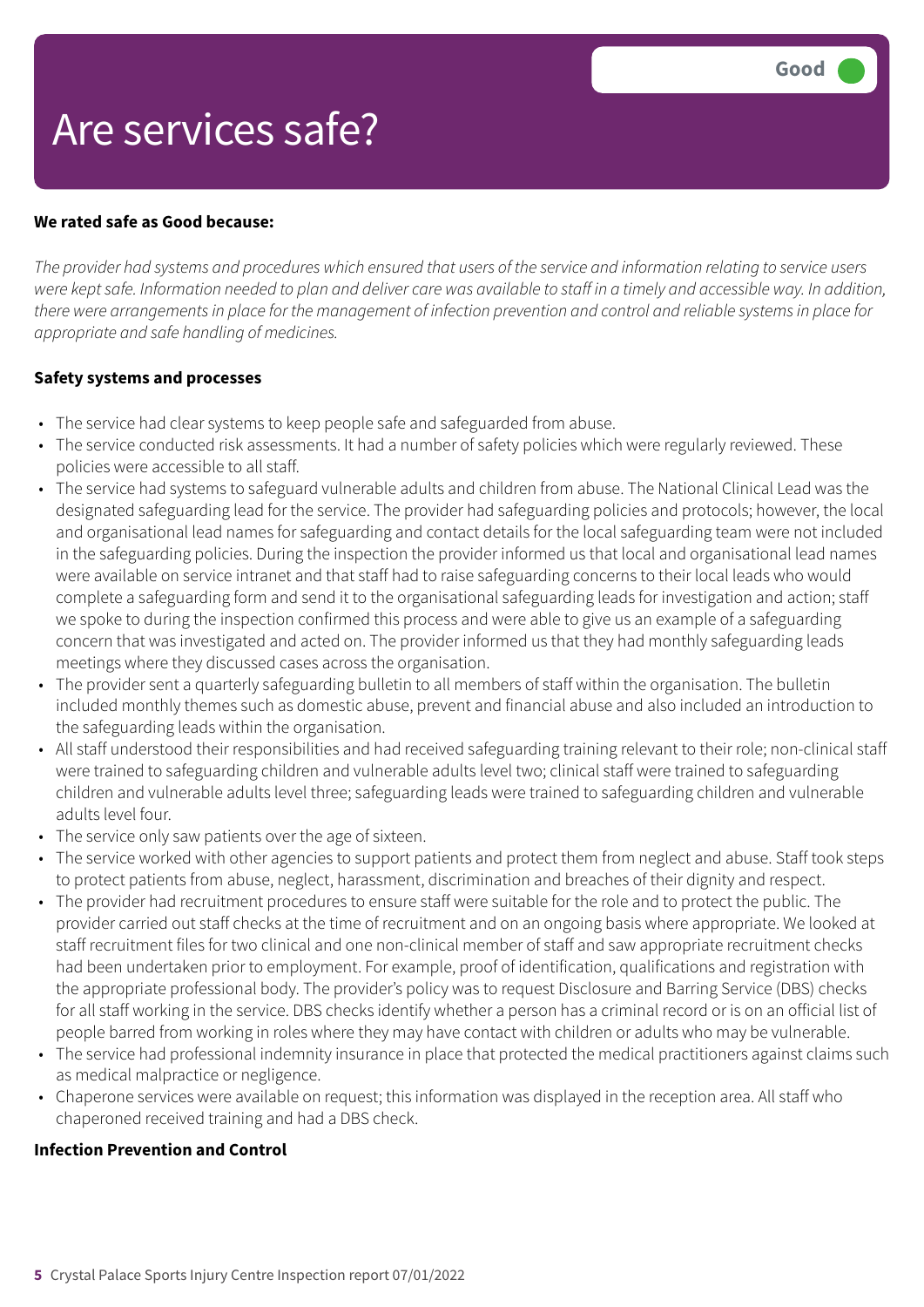- The provider had infection prevention and control (IPC) champions in place who had dedicated time each month to undertake IPC related activities including environmental audits, hand hygiene audits, reporting on governance, quality and risk group meetings, challenging clinicians, opening discussions and follow up on actions. The provider informed us that this had provided a learning opportunity for all staff involved as well as reassurance during the COVID-19 pandemic; they told us this had been received positively by the team involved as well as the clinicians on the frontline.
- The premises were clean and tidy. The provider had infection prevention and control policies and protocols in place and all staff had carried out infection prevention and control training. They undertook weekly and monthly infection prevention and control and COVID-19 audits covering the environment, waste management, sharps, decontamination and hygiene process and acted on identified concerns.
- We saw sharps bins in the consultation rooms were securely assembled and dated and were not over-filled. Staff had access to a sharps injury policy which provided staff with quick access to information on the steps to be taken in the event of a sharps injury.
- The provider ensured facilities and equipment were safe and equipment was maintained according to manufacturers' instructions. A cleaning schedule was in place and there were systems for safely and appropriately managing healthcare waste.
- The provider had considered relevant health and safety and fire safety legislation and had carried out appropriate risk assessments covering the premises, patients and staff.

#### **Risks to patients**

- Staff understood their responsibilities to manage emergencies whilst with patients and to recognise those in need of urgent medical attention. The service only kept adrenalin for injection (a medicine used to treat anaphylaxis or acute angio-oedema) and did not stock any other emergency medicines and they had not assessed the risk this may pose. After we raised this issue with the provider, they undertook a detailed risk assessment for not stocking other emergency medicines and sent us evidence to support this the day following the inspection; we reviewed the risk assessment and found it to be appropriate.
- We saw medicines were checked regularly to ensure they were safe to use.
- There was enough clinical staff to meet demand for the service. Service users could book appointments at a time suitable to both them and the appropriate clinical member of staff. There were systems to assess, monitor and manage risks to patient safety.
- There were arrangements for planning and monitoring the number and mix of staff needed. The provider informed us that waiting times for patients were monitored and reported on a weekly basis. The provider indicated that waiting times for joint injection clinics was an issue and they had made operational changes to these clinics and this had reduced the waiting times significantly. The provider informed us they were planning to recruit a locum advanced practice physiotherapist to improve access to joint injection clinics.
- When there were changes to services or staff the service assessed and monitored the impact on safety.

#### **Information to deliver safe care and treatment.**

- Staff had the information they needed to deliver safe care and treatment to patients.
- Individual care records were written and managed in a way that kept patients safe. The care records we saw showed that information needed to deliver safe care and treatment was available to relevant staff in an accessible way.
- The service had systems for sharing information with staff and other agencies to enable them to deliver safe care and treatment. This was subject to patient consent.
- We saw evidence that clinicians made appropriate and timely referrals in line with protocols and up to date evidence-based guidance.

#### **Safe and appropriate use of medicines**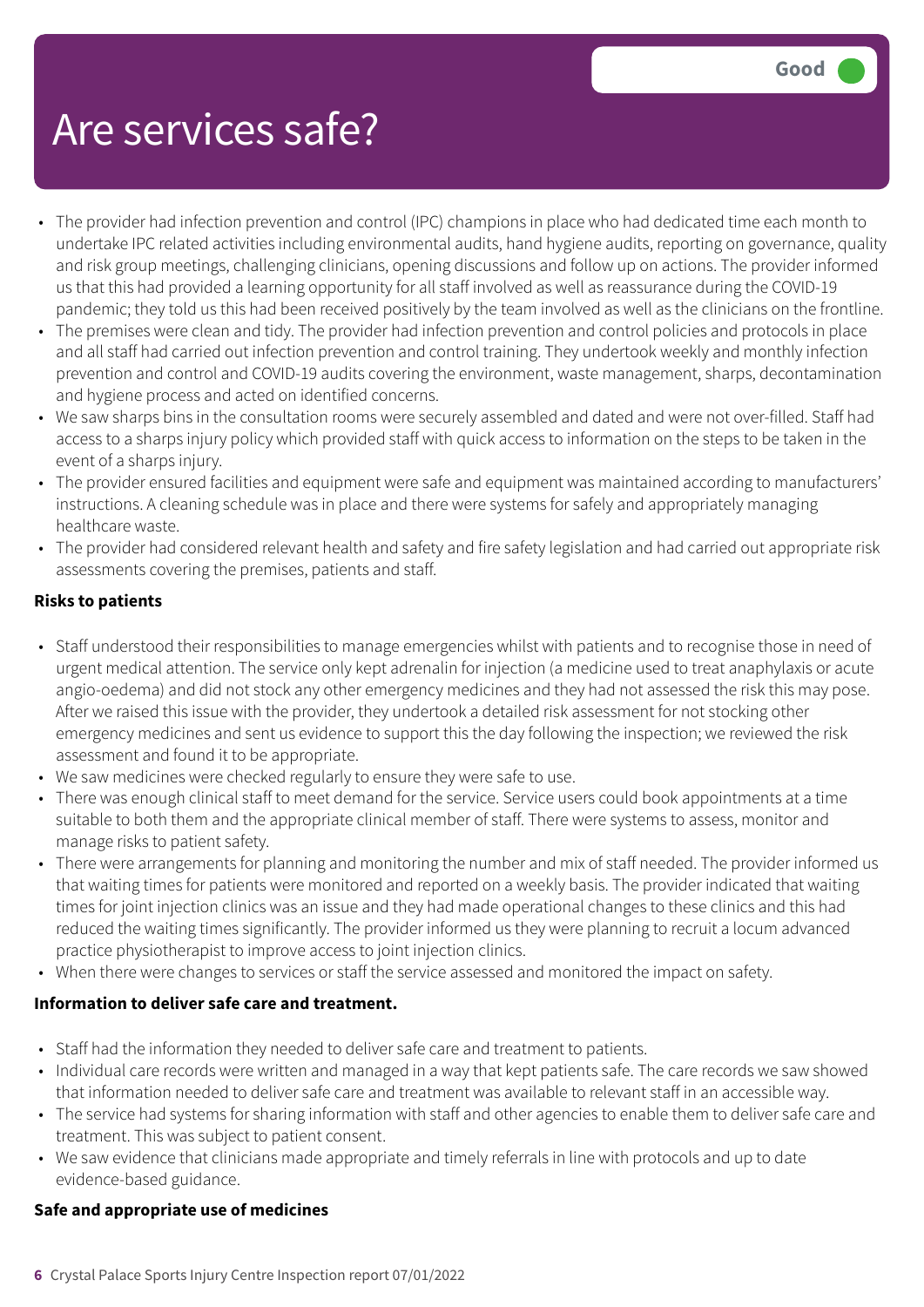#### **The service had reliable systems for appropriate and safe handling of medicines.**

- The systems and arrangements for managing medicines, emergency medicines and equipment minimised risks.
- The service kept emergency medicines and injectable medicines on site in medicine fridges. The service maintained a daily log of daily fridge temperatures and these were within the recommended range for the medicines being stored.
- There was a robust system for recording and monitoring the use of injectable medicines. These were held in a secure area of the building. The service also kept a defibrillator on site. The service had a process in place for checking the medicines and defibrillator on site to ensure they were all stored according to manufacturer's guidance and were within date. The medicines and defibrillator that we checked were in date.
- Staff who prescribed medicines to patients, gave advice on medicines in line with legal requirements and current national guidance.
- There were effective protocols for verifying the identity of patients.

#### **Track record on safety and incidents**

#### **The service had a good safety record.**

- The service was operating from rented premises and maintenance and facilities management was shared by the landlord and the tenant.
- There were comprehensive risk assessments in relation to safety issues.
- The service monitored and reviewed activity. This helped it to understand risks and gave a clear, accurate and current picture that led to safety improvements.
- We saw evidence the fire alarm warning system was regularly maintained by the landlord. A weekly fire alarm warning system test was undertaken and logged. The provider indicated that fire evacuations were undertaken every six months by the landlord; however, they did not maintain records for the fire evacuations. Following the inspection, the provider obtained fire evacuation records from the landlord and sent us evidence to support this.
- We saw various risk assessments had been undertaken for the building, including health and safety, Control of Substances Hazardous to Health (COSHH), Legionella and fire.
- Portable appliance testing (PAT) for the premises and calibration of the medical equipment was undertaken annually.

#### **Lessons learned and improvements made**

#### **The service learned and made improvements when things went wrong.**

- There was a system for recording and acting on significant events; the provider undertook a detailed root cause analysis of each significant event. Staff understood their duty to raise concerns and report incidents and near misses. Leaders and managers supported them when they did so.
- There were adequate systems for reviewing and investigating when things went wrong. The service learned and shared lessons identified themes and took action to improve safety in the service. The service told us that they had five significant events in the past 12 months. Staff we spoke to were able to give an example of an incident or a significant event.
- The provider was aware of and complied with the requirements of the Duty of Candour. The provider encouraged a culture of openness and honesty. The service had systems in place for knowing about notifiable safety incidents

When there were unexpected or unintended safety incidents:

- The service gave affected people reasonable support, truthful information and a verbal and written apology.
- They kept written records of verbal interactions as well as written correspondence. This was achieved by completing the service incident report form.
- **7** Crystal Palace Sports Injury Centre Inspection report 07/01/2022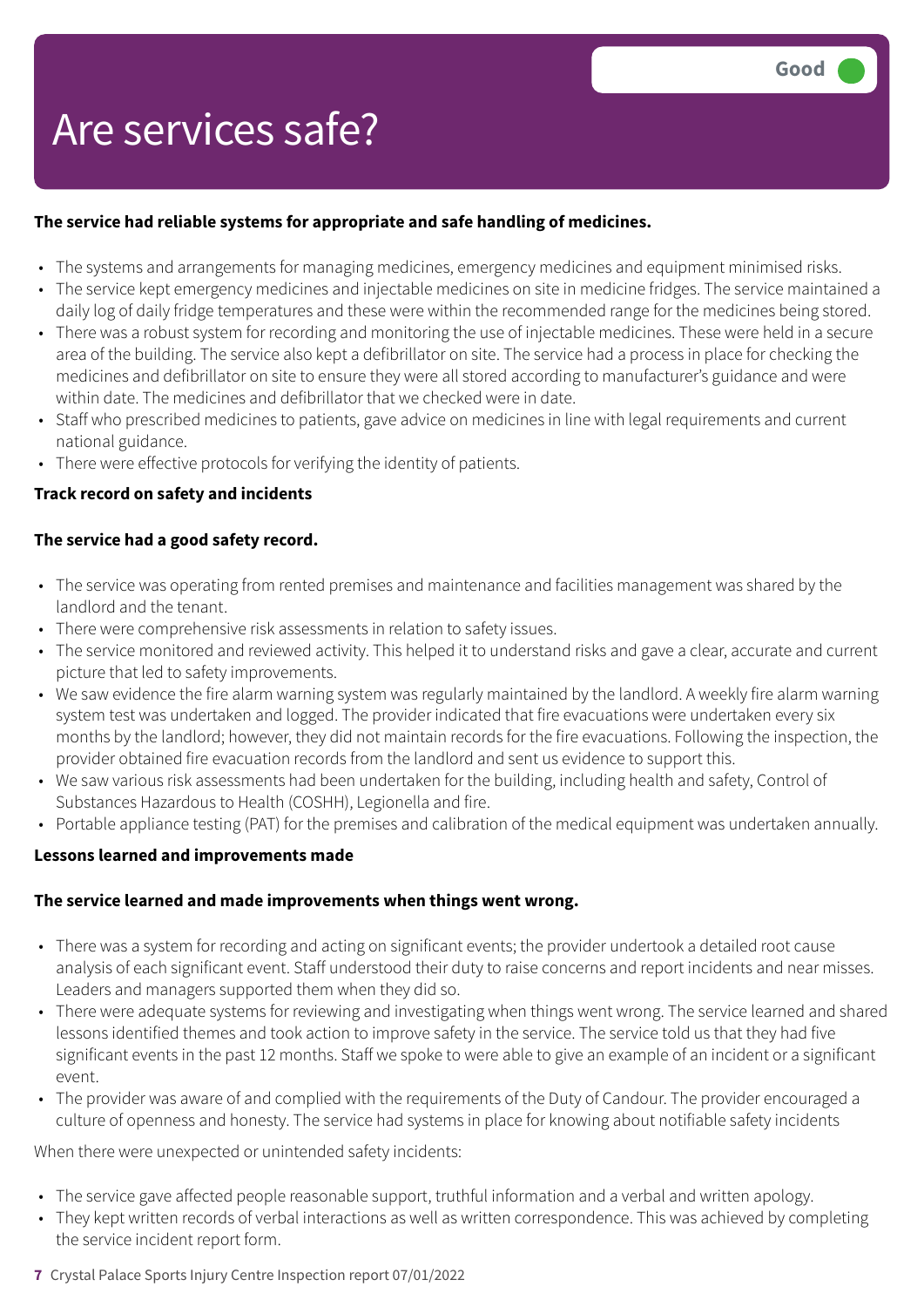• The service acted on and learned from external safety events as well as patient and medicine safety alerts. The head of governance was responsible for reviewing the relevance of alerts and disseminating them to staff for action. During the inspection we saw examples of safety alerts being actioned.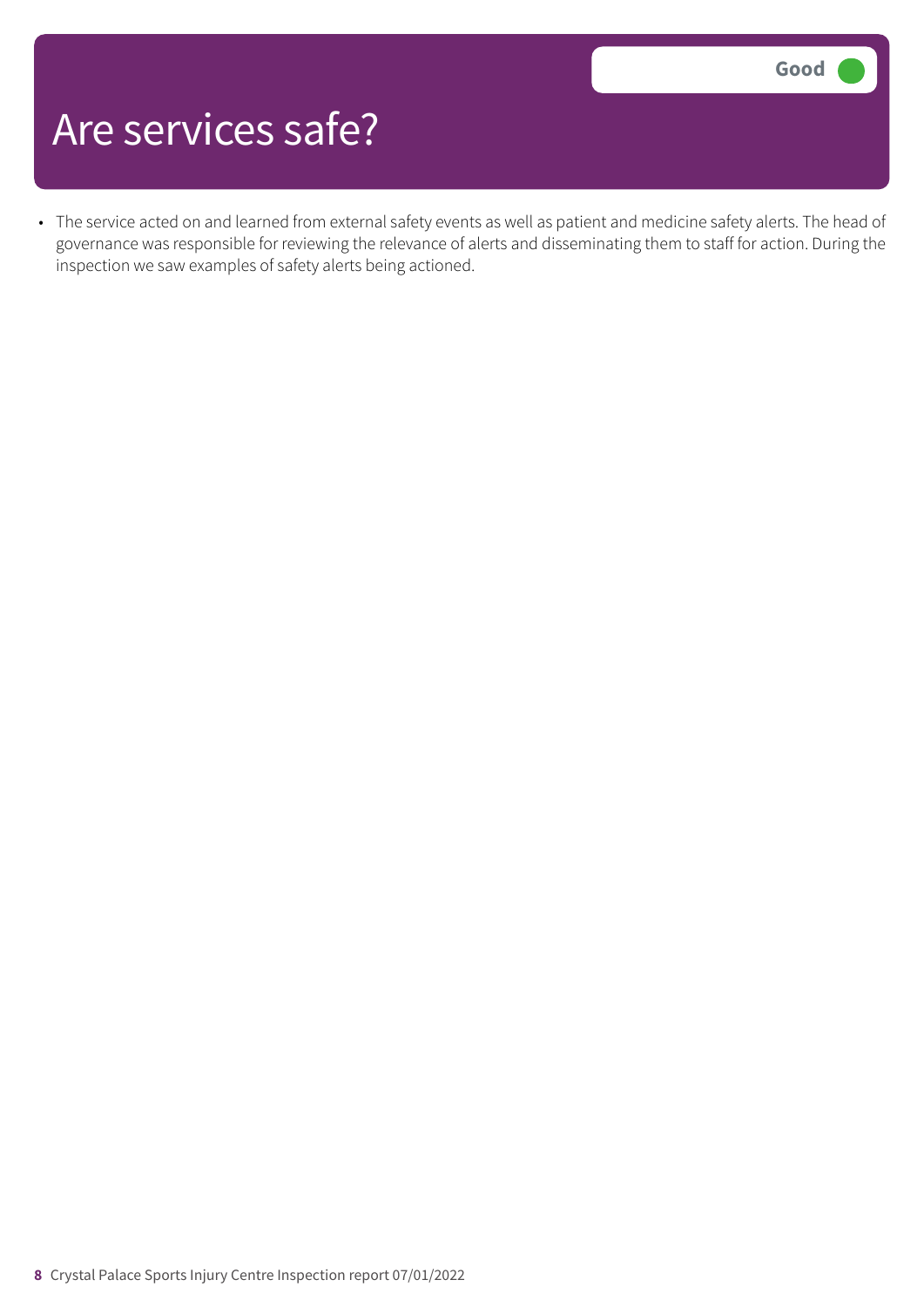### Are services effective?

#### **We rated effective as Good because:**

The provider had systems and procedures which ensured clinical care provided was in relation to the needs of service users. Staff at the service had the knowledge and experience to be able to carry out their roles. The service had a programme of *quality improvement and auditsto help drive improvements.*

#### **Effective needs assessment, care and treatment**

The provider had systems to keep clinicians up to date with current evidence-based practice. We saw evidence that clinicians assessed needs and delivered care and treatment in line with current legislation, standards and guidance (relevant to their service).

- The service had systems to keep clinical staff up to date with current evidence-based practice. We saw (through patient notes we viewed) that clinicians assessed needs and delivered care and treatment in accordance with current evidence-based guidance and standards, including National Institute for Health and Care Excellence (NICE) best practice guidelines and the Faculty of Sport and Exercise Medicine UK guidelines.
- Patients' immediate and ongoing needs were fully assessed. This included their clinical needs and their mental and physical wellbeing.
- Clinicians had enough information based on patient history and conversations held with patients to make or confirm a diagnosis and to follow through with relevant and patient-specific treatment.
- We saw no evidence of discrimination when making care and treatment decisions.
- Arrangements were in place to deal with repeat patients.

#### **Monitoring care and treatment**

#### **The service was actively involved in quality improvement activity.**

The service used information about care and treatment to make improvements. The service made improvements through the use of audits. Audits had a positive impact on quality of care and outcomes for patients. We noted that the service had conducted both clinical and quality improvement audits. For example, the service undertook regular audits on clinicians carrying out corticosteroid injections which included a review of their clinical notes and observed injections. A sample of 10 clinical notes for each injecting clinician were audited and individual feedback was provided to the clinicians. The provider also undertook regular serious diagnosis audits, blood test referral audits and radiology referral audits.

• The provider undertook an audit of to ascertain if clinicians were following the British Institute of Radiology (RIR) guidance for non-medical referrers when arranging ionizing radiology investigations. The provider identified that out of 12 clinicians audited only three had the Ionising Radiation (Medical Exposure) Regulations training in the last three years. The provider found that BIR guidance was mostly followed; they found that the Magnetic Resonance Imaging (MRI) safety questions were asked for 97% of patients audited and that 100% of referral rejections were fed back to clinicians and were appropriately managed. They found that 72% of MRI referrals were clinically justified and the remaining 28% were questionable. Following the audit, the provider had devised a number of recommendations and this audit was included as part of their programme of quarterly audits. In subsequent audits they found that all clinicians were appropriately trained and compliance to BIR guidance had significantly improved and most of the MRI referrals were clinically justified.

The provider did not undertake a review of clinical notes for the sports and exercise medicine consultant working at the service; the provider informed us they were planning to start auditing this consultant soon and had developed an audit tool and sent us evidence to support this.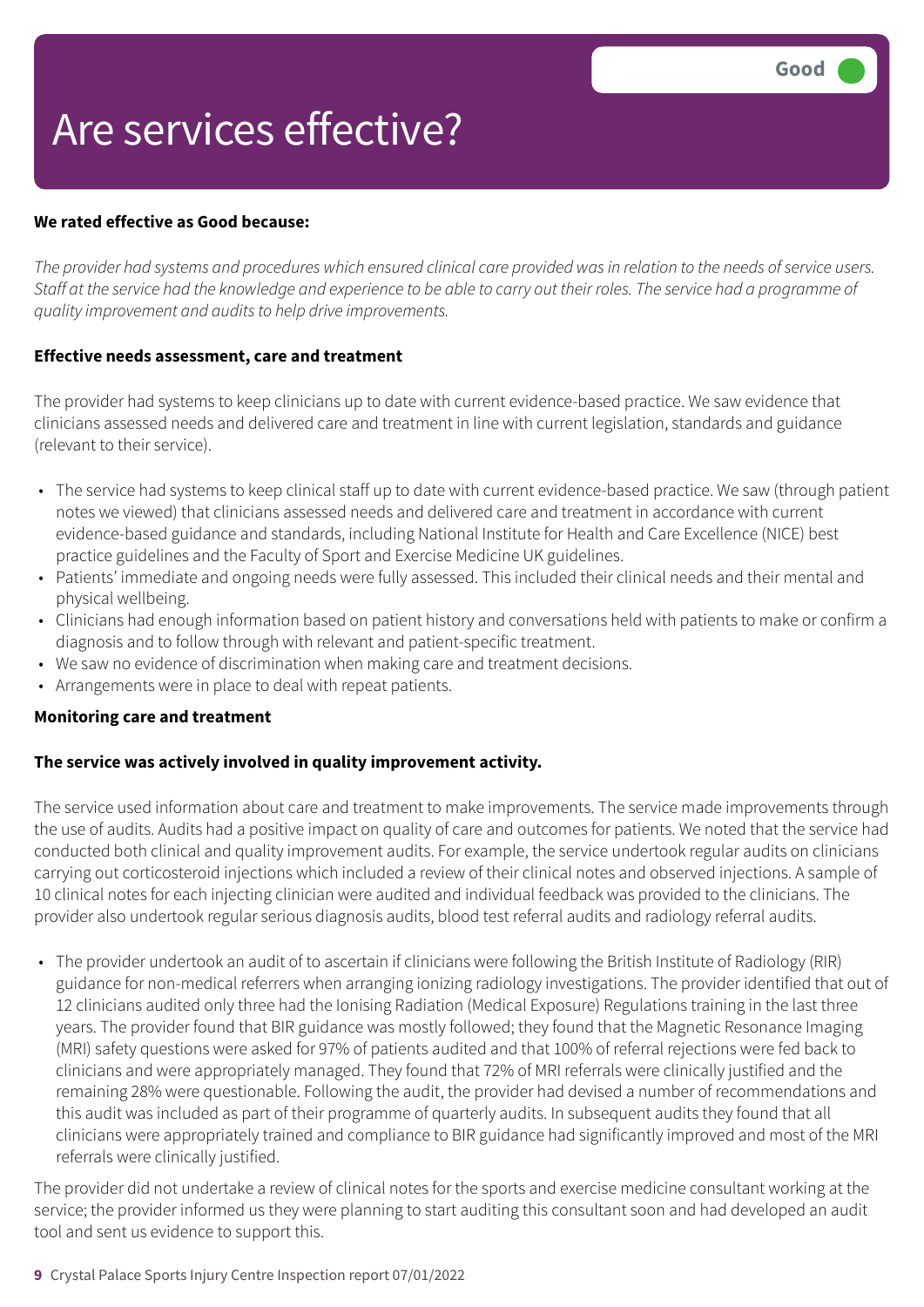# Are services effective?

#### **Effective staffing**

#### **Staff had the skills, knowledge and experience to carry out their roles.**

- All staff were appropriately qualified. The provider had an induction programme for all newly appointed staff.
- Relevant professionals were registered with the General Medical Council (GMC) and were up to date with revalidation.
- The provider understood the learning needs of staff and provided protected time and training to meet them. Up to date records of skills, qualifications and training were maintained. Staff were encouraged and given opportunities to develop.
- The provider had monthly mandatory training topics for staff; staff were encouraged to complete the monthly training topic and compliance to mandatory training was monitored by their learning and development team.
- The provider had a clear development pathway for clinical staff working at the service.

#### **Coordinating patient care and information sharing**

#### **Staff worked together, and worked well with other organisations, to deliver effective care and treatment.**

- Patients received coordinated and person-centred care. Staff referred to, and communicated effectively with, other services when appropriate. We were told that if a patient consented, their regular GP would be informed of treatment received. During the inspection we saw evidence of letters being sent to the patients GP.
- Before providing treatment, doctors at the service ensured they had adequate knowledge of the patient's health, any relevant test results and their medicines history. Patients would be signposted to more suitable sources of treatment where this information was not available to ensure safe care and treatment.
- The provider had risk assessed the treatments they offered.
- Patient information was shared appropriately (this included when patients moved to other professional services), and the information needed to plan and deliver care and treatment was available to relevant staff in a timely and accessible way. There were clear and effective arrangements for following up on people who had been referred to other services.

#### **Supporting patients to live healthier lives**

#### **Staff were consistent and proactive in empowering patients, and supporting them to manage their own health and maximise their independence.**

- Through the process of patient consultation, clinicians could give people advice, so they could self-care after consultation.
- Where a patient's needs could not be met by the service, staff redirected them to the appropriate service for their needs.
- The provider monitored patient outcomes between admission and discharge.
- From our discussions with staff on the day of inspection, we saw the service encouraged and supported patients to become involved in monitoring and managing their health and discussed the care proposed or treatment options with patients as necessary.
- The Vita Health Group website contained a variety of information for patients including self-help guides to help manage common musculoskeletal conditions.
- The provider had online exercise and wellbeing classes presented live by qualified physiotherapists which had been designed for both physical and mental well-being. Anyone could visit their online class website, select a time and make a booking for these classes.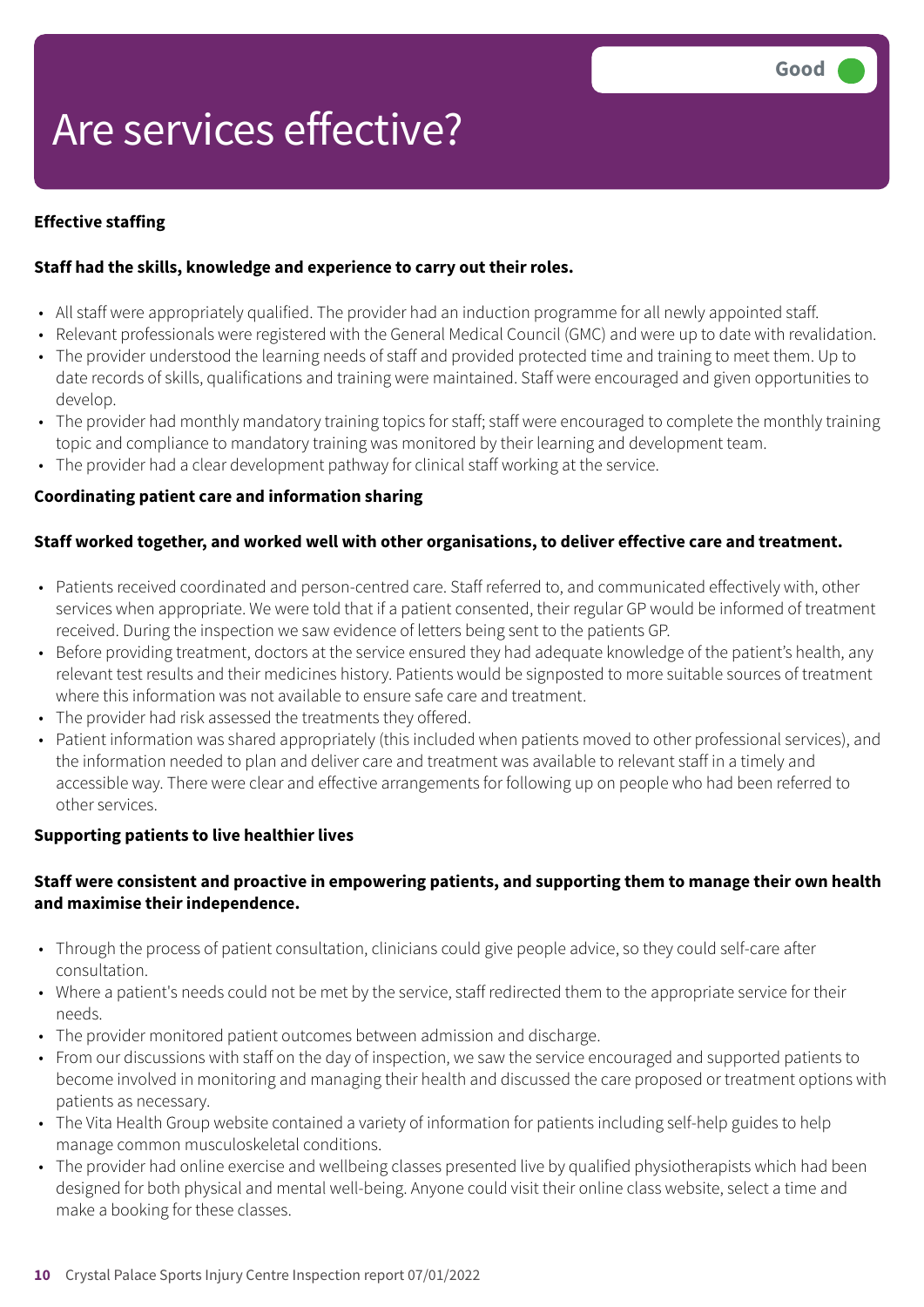### Are services effective?

- The provider offered a range of workshops and digital training modules in improving the health, safety and well-being of employees. These courses were designed to address stress, anxiety, depression and musculoskeletal disorders.
- The provider also offered ergonomic and workstation assessments and free webinars on mental health advocacy.
- They provided workshops and courses on mindfulness, work life balance, stress and resilience and bullying and harassment.

#### **Consent to care and treatment**

#### **The service obtained consent to care and treatment in line with legislation and guidance**.

- Staff understood the requirements of legislation and guidance when considering consent and decision making.
- Staff supported patients to make decisions. Where appropriate, they assessed and recorded a patient's mental capacity to make a decision and it was noted on the clinical records system.
- The service monitored the process for seeking consent appropriately. Clinical records were periodically checked to ensure that consent was noted on patient records.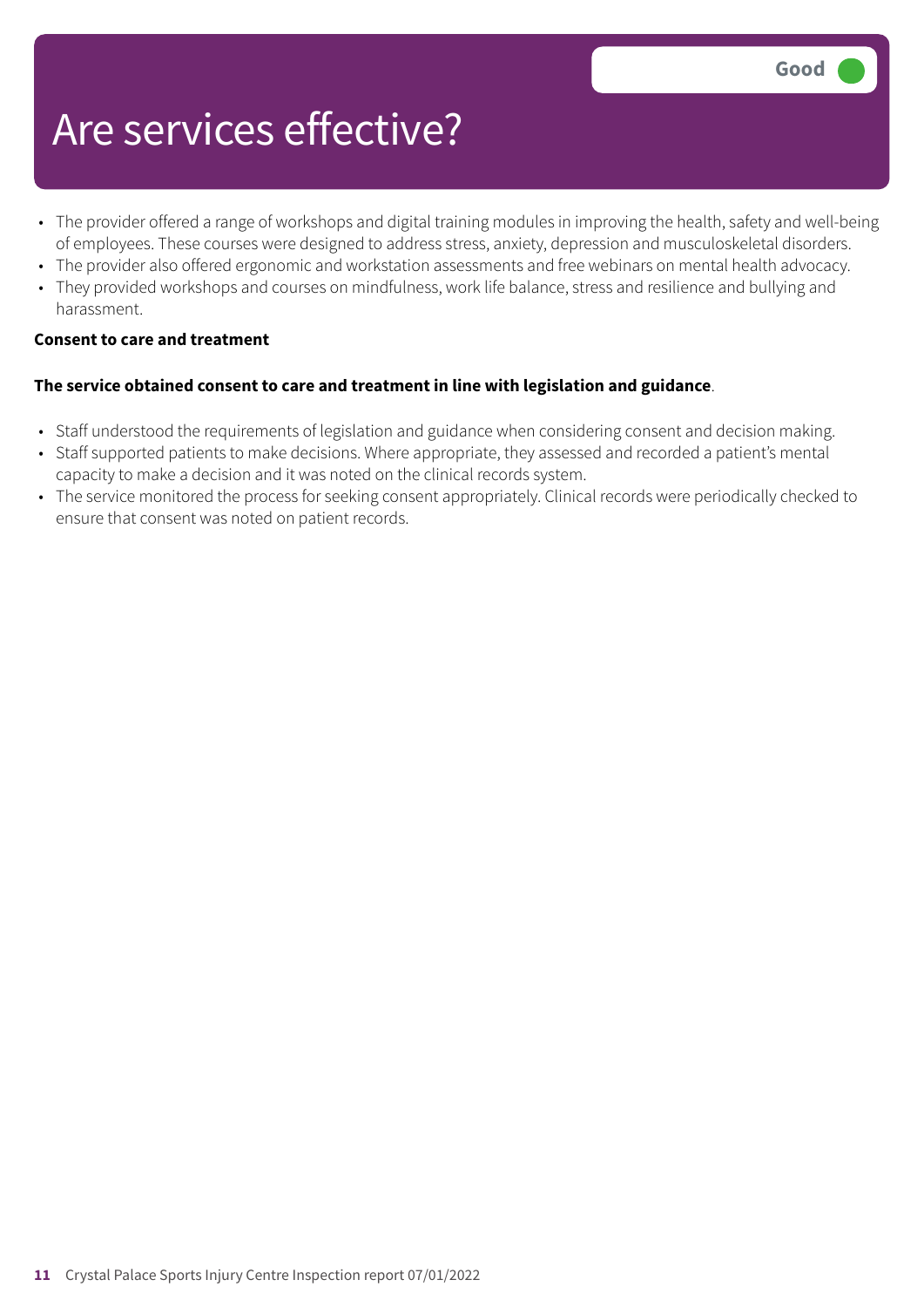### Are services caring?

#### **We rated caring as Good because:**

The service sought to treat service users with kindness, respect and dignity. The service involved service users in decisions *about their treatment and care. Staff we spoke with demonstrated a patient-centred approach to their work.*

#### **Kindness, respect and compassion**

#### **Staff treated patients with kindness, respect and compassion.**

- Feedback from patients shared by the provider was positive about the way staff treat people.
- Staff understood patients' personal, cultural, social and religious needs. They displayed an understanding and non-judgmental attitude to all patients.
- The service gave patients timely support and information.

#### **Involvement in decisions about care and treatment**

#### **Staff helped patients to be involved in decisions about care and treatment.**

- Interpretation services were available for patients who did not have English as a first language. This could be arranged in advance of a consultation.
- Feedback from patients shared with us by the provider indicated that the patients felt listened to and supported by staff and had enough time during consultations to make an informed decision about the choice of treatment available to them.
- Staff communicated with people in a way that they could understand, for example, communication aids and easy read materials were available.

#### **Privacy and Dignity**

#### **The service respected patients' privacy and dignity.**

- Staff recognised the importance of people's dignity and respect. The service had arrangements in place to provide a chaperone to patients who needed one during consultations.
- The service provided patients with changing rooms, lockers and gym kit.
- All confidential patient records were stored securely on computers and all correspondence was sent via a secure portal.
- The service had data protection policies and procedures in place and there were systems to ensure all patient information was stored and kept confidential. The service had acted in accordance with General Data Protection Regulation (GDPR). We saw evidence staff had undertaken relevant training and had access to guidance. The service was registered with the Information Commissioner's Office (ICO) which is a mandatory requirement for every organisation that processes personal information.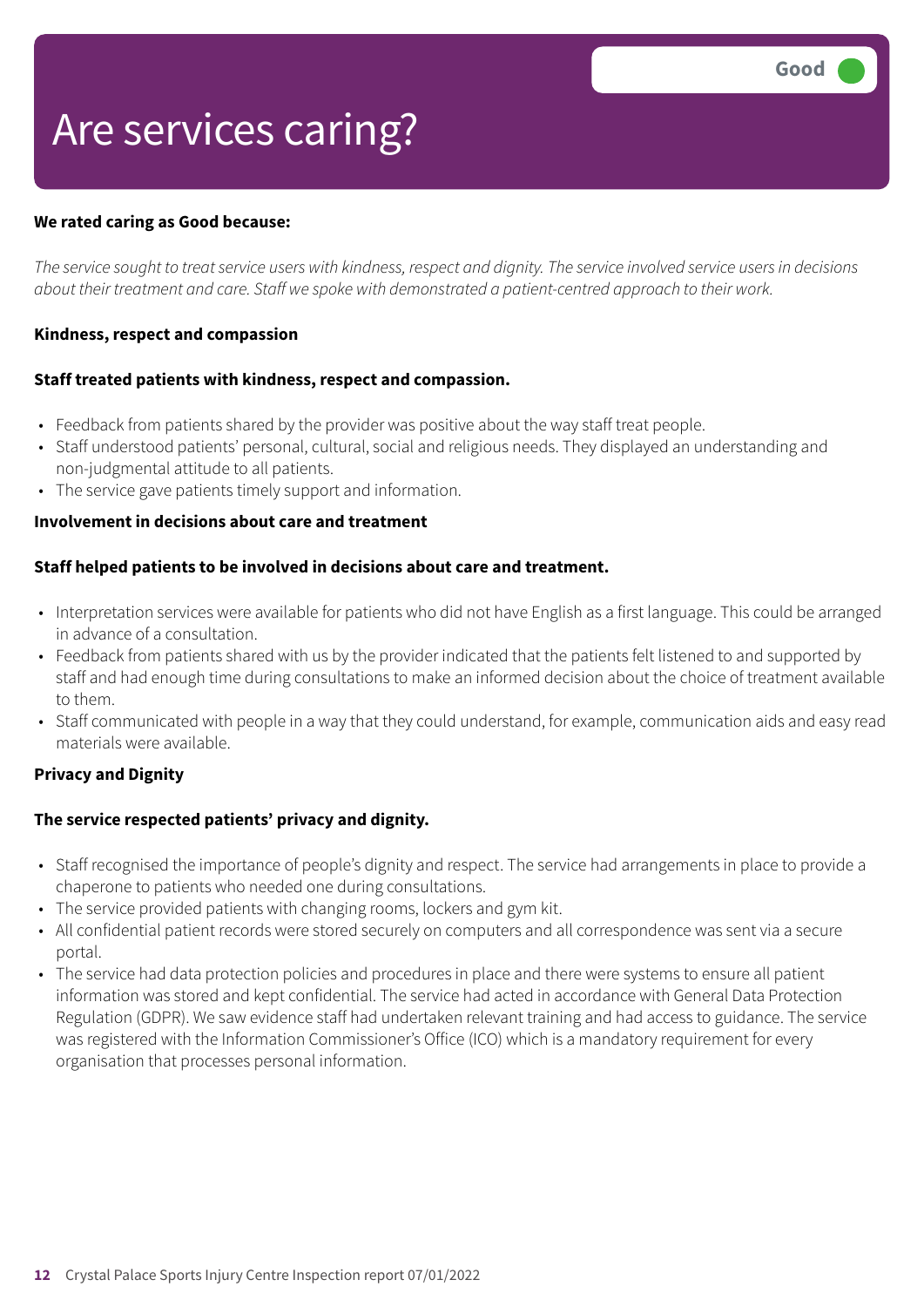### Are services responsive to people's needs?

#### **We rated responsive as Good because:**

The provider was able to provide all service users with timely access to the service. The service had a complaints procedure in place, and it used service users' feedback to tailor services to meet user needs and improve the service provided.

#### **Responding to and meeting people's needs**

#### The service organised and delivered services to meet patients' needs. It took account of patient needs and **preferences.**

- The provider understood the needs of their patients and improved services in response to those needs. The length of physiotherapy appointments varied dependant on the service they required. For example, initial consultation appointments were 45 minutes and follow up appointments were 30 minutes; appointments with the sports and exercise medicine consultant were 30 minutes.
- Since the COVID-19 pandemic the provider offered video consultations which made it easier for patients who could not attend in person.
- The provider also introduced a digital triage tool for patients during the pandemic.
- The facilities and premises were appropriate for the services delivered.
- The service was located on the ground and first floor, the clinic did not have a lift, but we were told that patients who had mobility impairments would be seen on the ground floor.
- Patient security had been considered and the waiting area was visible from the reception area.
- Patients could contact the service in person, by telephone and through the service website.
- Patients seen at the service were either private patients or patients commissioned by the National Health Service.
- We were told that the service did not discriminate against any person wishing to register with the service.
- The service website listed all clinical services available, staff members at each of its locations, opening times and an online appointment booking system for patients. The fees for the services were available when booking for an appointment and information regarding medical insurance payments and other details were included in the frequently asked questions section of the website.

#### **Timely access to the service**

#### Patients were able to access care and treatment from the service within an appropriate timescale for their **needs.**

- Patients had timely access to initial assessment, test results, diagnosis and treatment.
- Waiting times, delays and cancellations were minimal and managed appropriately.
- Referrals and transfers to other services were undertaken in a timely way.

The service opened between the hours of 8am and 8pm Monday to Thursday and between 8am and 4pm on a Friday. The weekday opening hours of the service reflected the service's awareness that most patients would come to the service either before work, during lunchtime or after they had finished work.

#### **Listening and learning from concerns and complaints**

#### **The service took complaints and concerns seriously and responded to them appropriately to improve the quality of care.**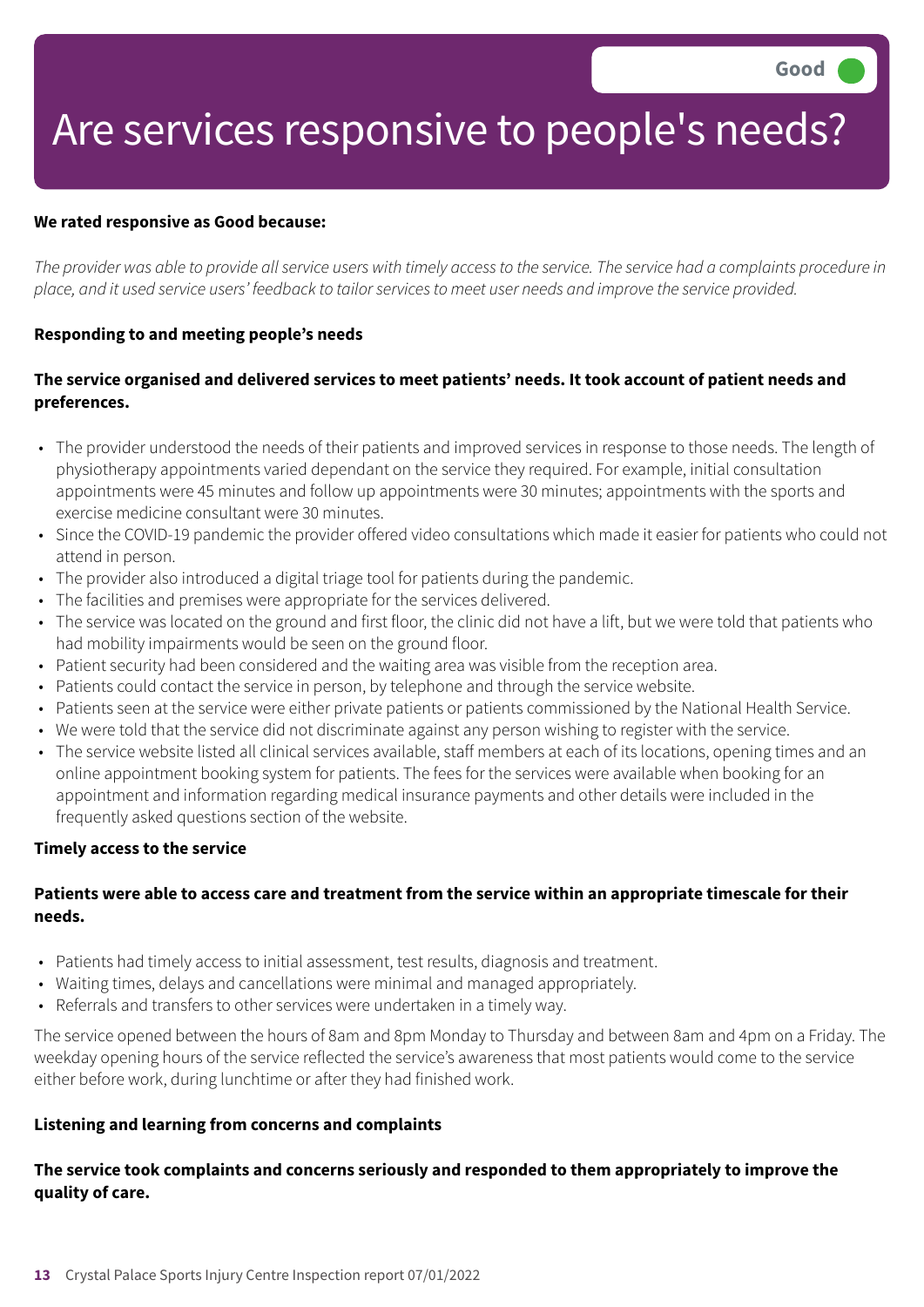### Are services responsive to people's needs?

- Information about how to make a complaint or raise concerns was displayed in the waiting area and available on their website; however, there was no complaints leaflet available. We were told that if any complaints were to be made to the service, the complainant would be treated compassionately and the complaint in confidence. There was a lead member of staff who was responsible for dealing with complaints.
- The service had a complaint policy and procedures in place. The service told us they would learn lessons from individual concerns and complaints to improve the quality of care provided. The provider had received 54 complaints in the last 12 months for all the clinics in the service; however, they had not received any complaints in relation to the sports medicine service. We reviewed two complaints received in relation to their physiotherapy service and found their responses to the complaints were satisfactorily handled and in a timely way and evidence the service adhered to the duty of candour principles; however, the response letter did not include any escalation information for patients to contact if they were not satisfied with the response from the provider.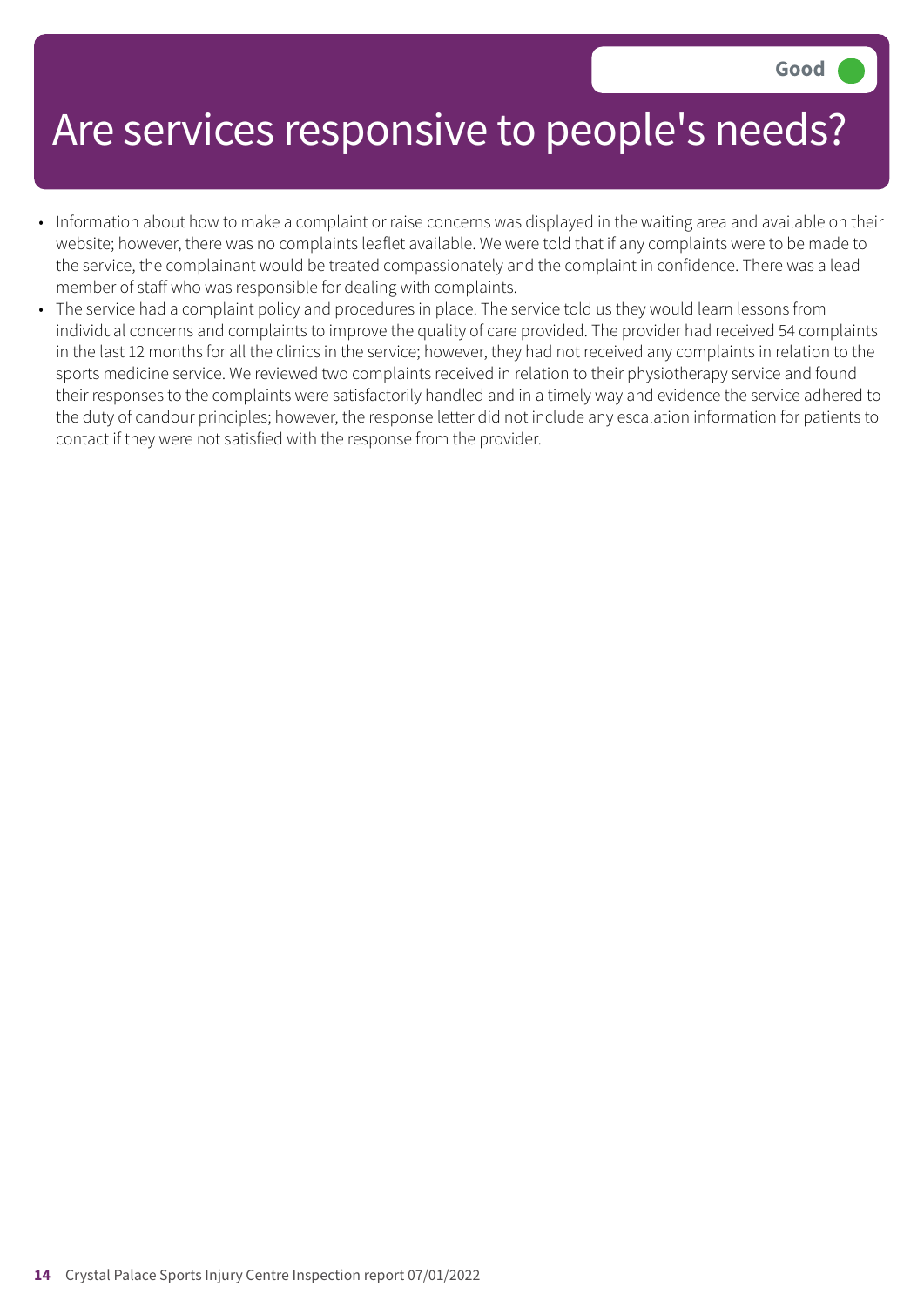#### **We rated well-led as Good because:**

Service leaders were able to articulate the vision and strategy for the service. Staff worked together to ensure that service users would receive the best care and treatment. There were good systems in place to govern the service and support the provision of good quality care and treatment. The service used patient feedback to tailor services to meet patient need.

#### **Leadership capacity and capability**

#### **Leaders had the capacity and skills to deliver high-quality, sustainable care.**

- Leaders were knowledgeable about issues and priorities relating to the quality and future of services. The provider has seven sites in London including the Crystal Palace site. All sites followed a corporate set of reporting mechanisms and quality assurance checks to ensure appropriate high-quality care.
- Leaders at all levels were visible and approachable. They worked closely with staff to make sure they prioritised compassionate and inclusive leadership.
- The provider had effective processes to develop leadership capacity and skills, including planning for the future of the service.

#### **Vision and strategy**

#### The service had a clear vision and credible strategy to deliver high quality care and promote good outcomes for **patients.**

- There was a clear vision and set of values. The service had a realistic strategy and supporting business plans to achieve priorities. The service aim is to make people better, by providing integrated physical and mental health services.
- The service developed its vision, values and strategy at a corporate level which was disseminated across the organisation.
- Staff we spoke with were aware of and understood the vision, values and strategy and their role in achieving them.

#### **Culture**

#### **The service had a culture of high-quality sustainable care.**

- Staff felt respected, supported and valued.
- The service focused on the needs of patients.
- Leaders and managers acted on behaviour and performance inconsistent with the vision and values.
- Openness, honesty and transparency were demonstrated when responding to incidents and complaints. The provider was aware of and had systems to ensure compliance with the requirements of the duty of candour.
- Staff told us they could raise concerns and were encouraged to do so. They had confidence that these would be addressed.
- Staff had access to an employee assistance programme and a confidential support line.
- There were processes for providing all staff with the development they need. This included appraisal and career development conversations. All staff had monthly one to one meetings with their line manager which served as a wellbeing and performance check. All staff received regular annual appraisals in the last year. Staff were supported to meet the requirements of professional revalidation where necessary. Clinical staff had an evaluation of their clinical work by internal colleagues.
- There was a strong emphasis on the safety and well-being of all staff.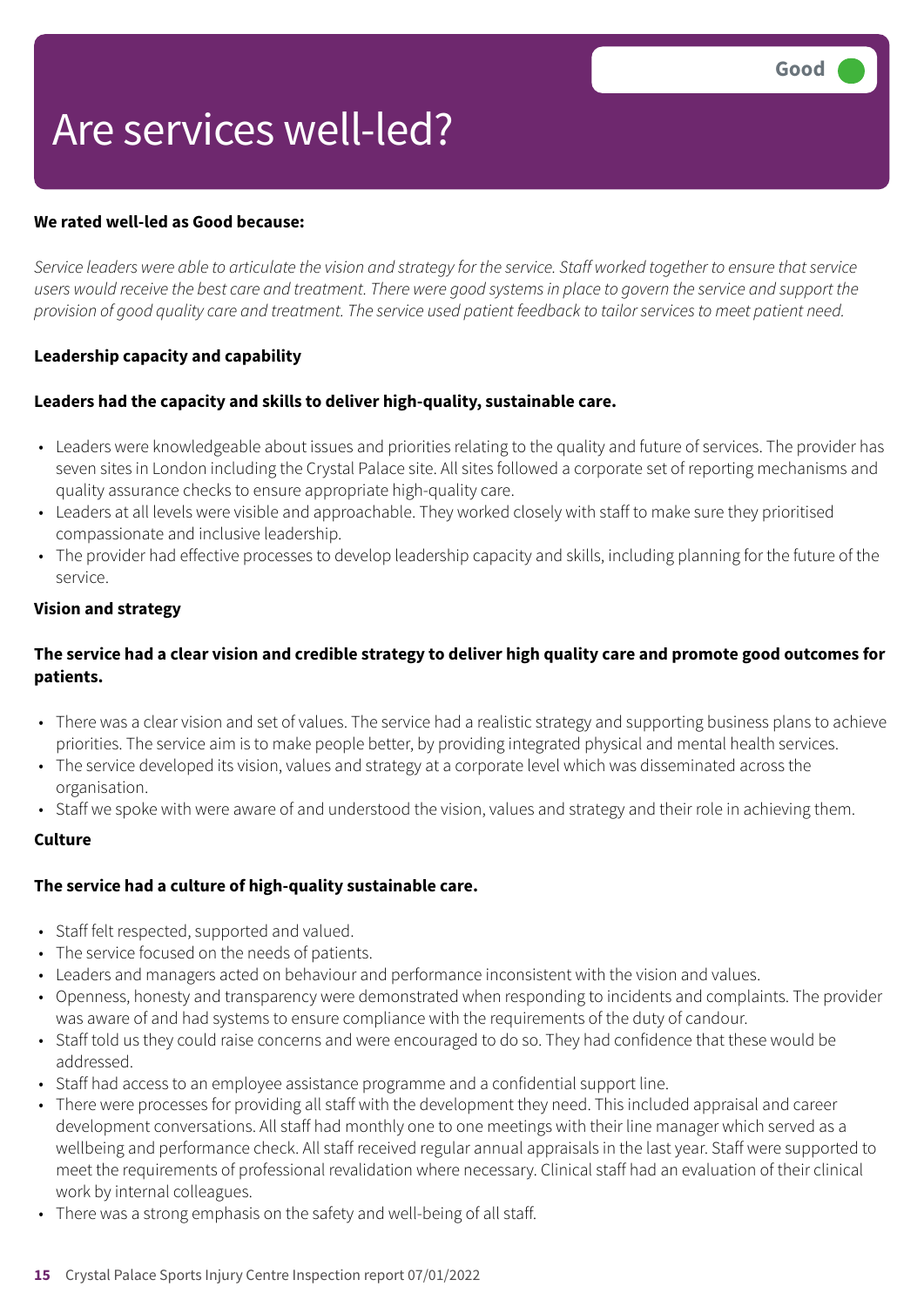- The service actively promoted equality and diversity. The provider created a Equality, Diversity and Inclusion (EDI) group in the last year following staff feedback; this was aimed at raising awareness and competency around EDI across the wider business, improving staff experience and outcomes, providing access to expertise and support and to improve patient access and experience. Under the umbrella of EDI, the provider had subgroups including diverse-ability group, LGBTQIA+ group and Women in Vita group. The following are some of the educational topics from these groups: health inequalities for transgender populations, microaggressions, women's health/menopause. Recent quality improvement initiatives from these groups were: Equality Impact Assessment training, IVF policy development, women's leadership apprenticeships, improved interview panel diversity/representation.
- Staff had received equality and diversity training. Staff felt they were treated equally.
- There were positive relationships between all staff. We were told that staff members supported each other and were encouraged by senior leaders to do so.
- The provider had performed a personality and work styles profiling for staff and they were categorised into different groups; the provider informed us that this had helped them to understand staff personalities and use their staff effectively by creating teams with different skill sets.

#### **Governance arrangements**

#### **There were clear responsibilities, roles and systems of accountability to support good governance and management.**

- Structures, processes and systems to support good governance and management were clearly set out, understood and effective.
- Staff were clear on their roles and accountabilities.
- The service had established policies, procedures and activities to ensure safety and assured themselves that they were operating as intended. Policies and procedures were reviewed regularly. The service had a business continuity plan which would be put into action in the event of the service not being able to operate as normal.
- The provider held monthly Governance, Quality and Risk Group meetings where they discussed patient feedback, complaints, incidents, mandatory training, reviewed their risk register, project updates, administrative audits, clinical audits and clinical updates.
- The provider also held weekly business governance meetings where they discussed key performance indicators and performance in relation to administration and clinical activities, transformation and human resources.

#### **Managing risks, issues and performance**

#### **There were clear and effective processes for managing risks, issues and performance.**

- There was an effective process to identify, understand, monitor and address current and future risks including risks to patient safety.
- The service had processes to manage current and future performance. Performance of clinical staff could be demonstrated through audit of their consultations. Leaders and the service leads had oversight of safety alerts, incidents, and complaints.
- Audits had a positive impact on quality of care and outcomes for patients. There was clear evidence of action to change services to improve quality.
- The provider had plans in place and had trained staff for major incidents.

#### **Appropriate and accurate information**

#### **The service acted on appropriate and accurate information.**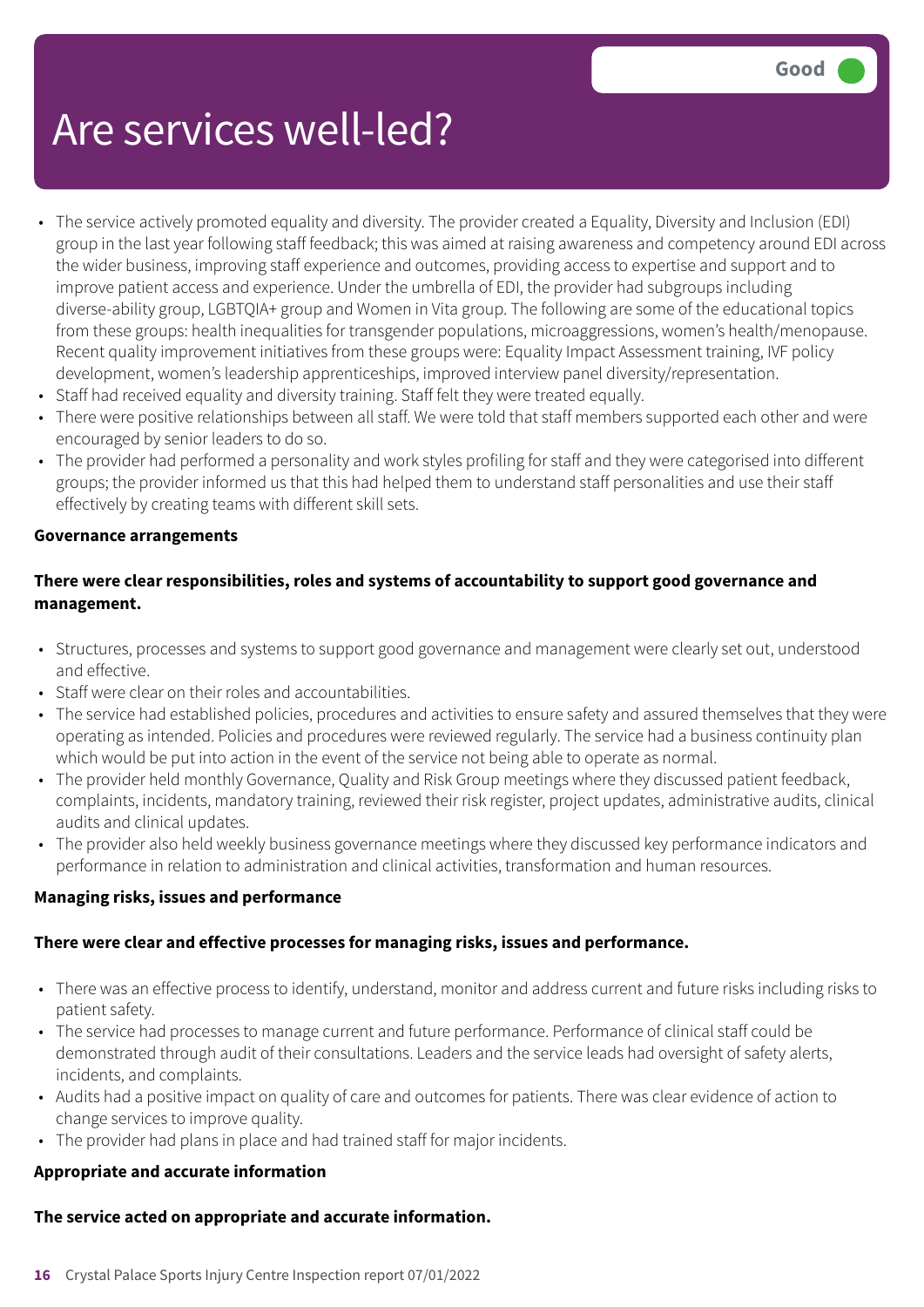- Quality and operational information was used to ensure and improve performance. Performance information was combined with the views of patients.
- Quality and sustainability were discussed in relevant meetings where all staff had sufficient access to information. The information used to monitor performance and the delivery of quality care was accurate and useful. There were plans to address any identified areas for development.
- There were robust arrangements in line with data security standards for the availability, integrity and confidentiality of patient identifiable data, records and data management systems.

#### **Engagement with patients, the public, staff and external partners**

#### **The service involved patients and staff to support high-quality sustainable services.**

- The service encouraged and heard views and concerns from the public, patients, staff and external partners and acted on them to shape services and culture.
- The provider collected regular patient feedback through the Friends and Family Test. Data for October 2021 indicated that 85% of patients using the service were satisfied with the service and would recommend this service to their friends and family. The provider performed a thematic analysis of negative feedback received through this survey and had made changes to the service. The provider had made the following changes in response to patient feedback, new signage for clinics, information sent prior to appointments, piloting shared decision-making tools to improve discussion on outcome of care and improved their system to manage imaging and booking time to discuss the results.
- Staff could describe to us the systems in place to for staff to give feedback. Feedback from staff usually occurred at one-to-ones or at staff meetings. The provider held weekly service meetings for all members of staff where they discussed referral volumes and wait times, operations updates, recruitment and capacity, customer service and administrative updates, complaints, incidents, patient feedback and clinical updates.
- The provider undertook regular staff surveys and obtained their views and made improvements. The provider informed us that a recent staff survey indicated low staff energy levels; the provider had made the following changes: increased annual leave provision for staff, enhanced sick pay, provided access to mental health advocates, flexible working and behavioural health solutions provision to colleagues. The provider informed us that at a local level staff had expressed concerns around personal safety; the provider had made the following improvements: provided personal alarms, reviewed the lone working policy, sent emails to colleagues about how to keep safe outside of work and had ongoing discussions around keeping safe in other networks.
- The provider indicated that staff had concerns about the patient management system in regard to efficiency and functionality; this prompted a move to a new patient management system which was expedited and launched in a six-month window and was fully functional in November 2021. Staff we spoke to during the inspection indicated that the new system was user intuitive and better than their previous patient management system.
- The service was transparent, collaborative and open with stakeholders about performance.

#### **Continuous improvement and innovation**

#### **There were evidence of systems and processes for learning, continuous improvement and innovation.**

- There was a focus on continuous learning and improvement.
- The provider undertook a pilot on an online physiotherapy triage tool and rolled it out to the organisation. They envisaged that this tool would be equivalent to the 20-minute PhysioDirect phone call which was delivered by senior physios in the service. The provider developed and adjusted this tool to fit their service model and piloted the tool during January and March 2021. After the pilot the provider reviewed their findings, remodelled their pathways to use this tool as an expert triage tool. The provider informed us that they introduced a rehabilitation therapist pathway to manage their exercise programme needs either one to one, group or remotely and this had largely been successful.